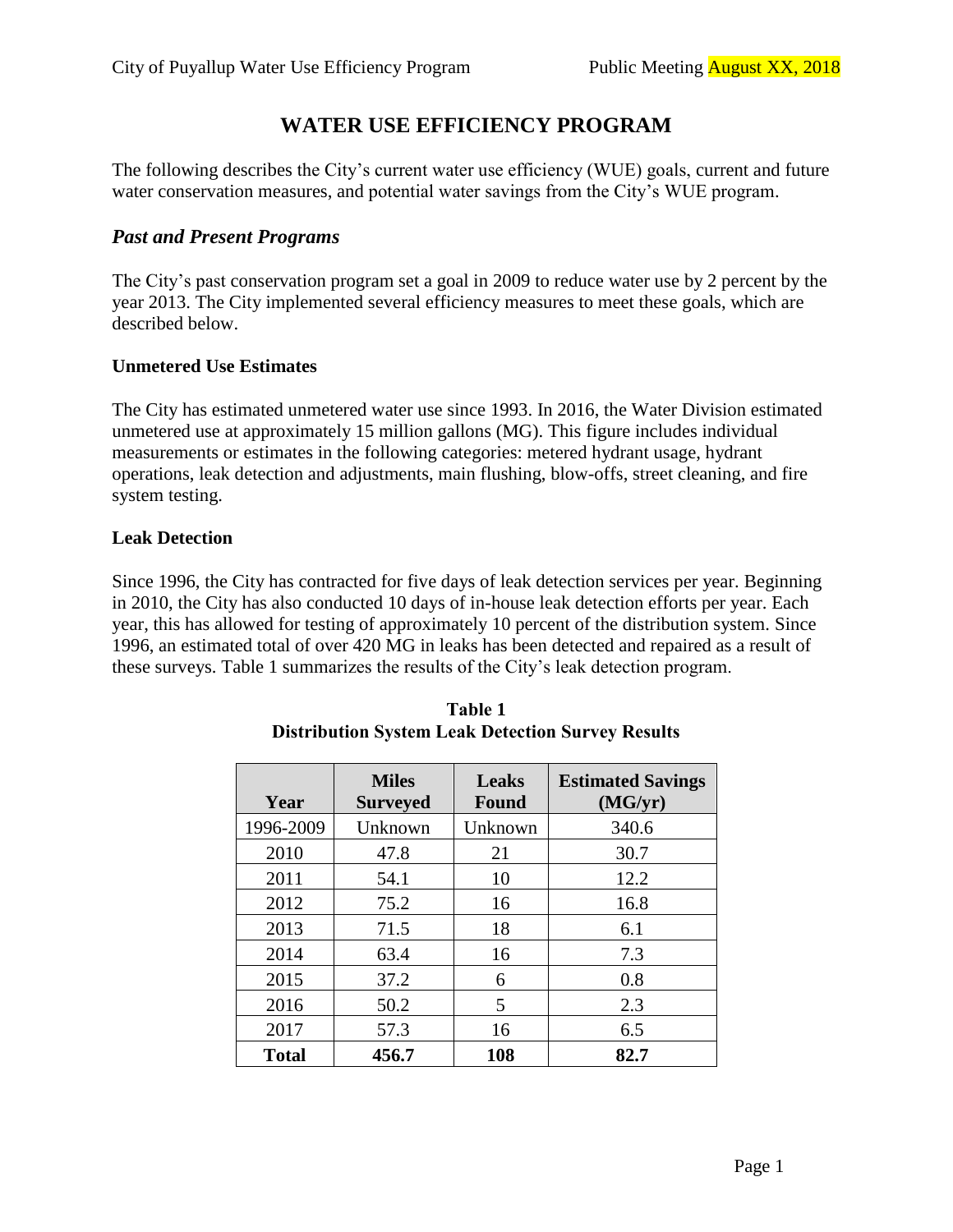The City purchased a sonic leak detector to improve these leak detection efforts. The City uses the detector to locate the general area of leaks so that when the leak detection contractor arrives, they can concentrate on pinpointing the exact location rather than looking system-wide.

### **Program Promotion and Customer Education**

Water conservation brochures are available to the public at the City's Water Utility billing and permit counters. The City's annual water quality report provides water conservation tips. The City also provides water conservation information on its website at [www.ci.puyallup.wa.us.](http://www.ci.puyallup.wa.us/)

### **Construction Requirements**

The City building code requires new construction to install low flow toilets and showerheads. Low flow toilet tanks are rated at 1.6 gallons and showerheads are rated at 2.5 gallons per minute. These requirements apply to both residential and commercial construction.

### **Customer Leak Detection**

When a customer's usage changes by more than 10 percent from the previous year, the utility notifies customers of possible leaks on the residential side of the meter. The utility offers a billing adjustment when the customer provides proof of repair to the billing department.

### **Bills Showing Consumption History**

Beginning December 2003, the City's water bills began showing water consumption history. By allowing customers to track and compare their usage, they can monitor their water use more closely, increasing conservation and also awareness of potential leaks.

### **Irrigation Management**

The City's Parks Department operates a computerized irrigation control system for 30 acres of City parks. Flow meters, master valves, and radio telemetry units have been installed for irrigation system control. The City has also recently purchased an evapotranspiration monitor that has been integrated into the system.

#### **Landscape Management**

The Planning Department promotes landscaping with native vegetation, which generally needs less irrigation than non-native species, and Puyallup Municipal Code section 19.12.070 requires native vegetation to be planted in new developments.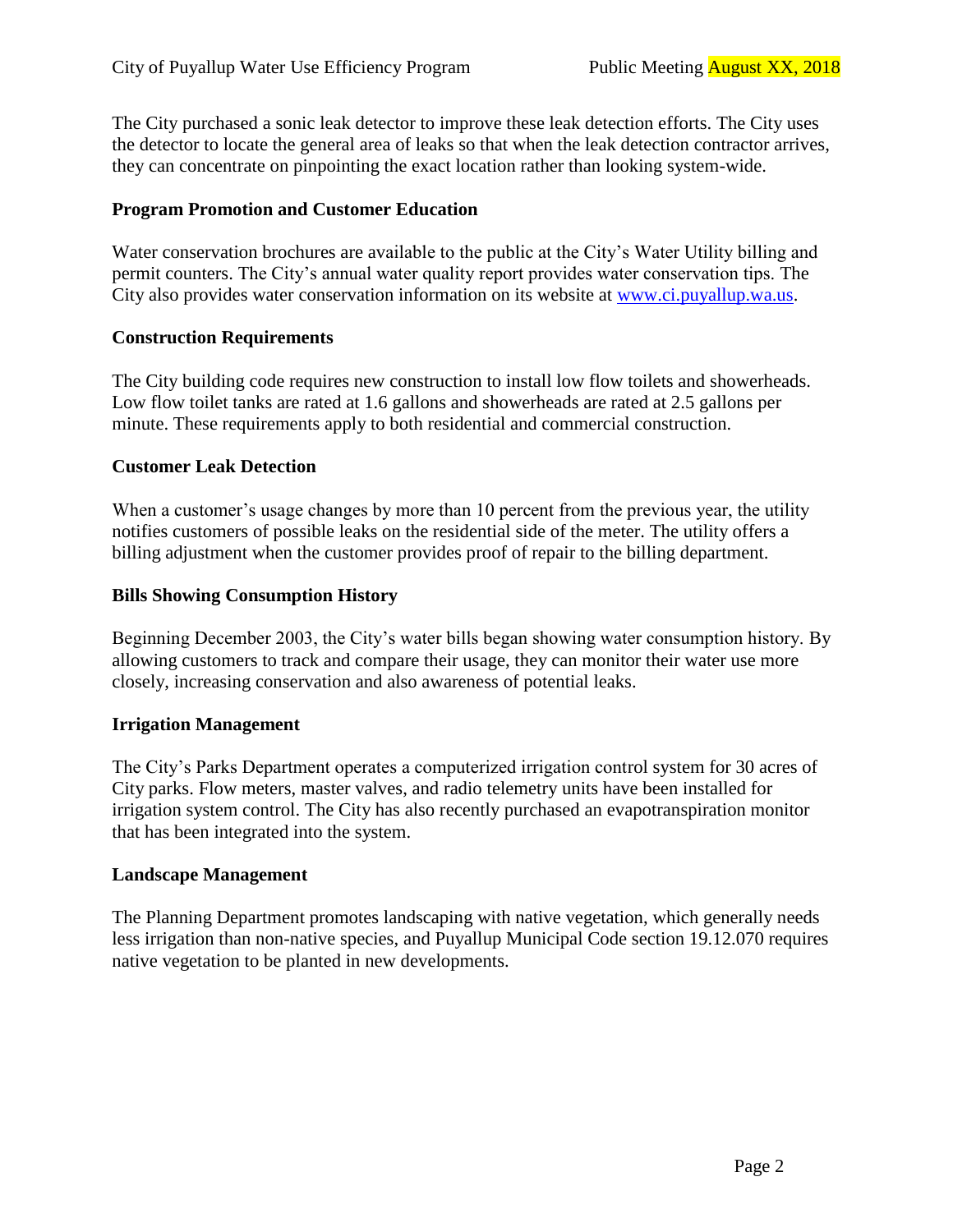# **Conservation Rate Structure**

The City instituted an inclining block structure for single family residents in 1999. The rates are structured such that customers are billed a service charge which covers 2 months and are charged an increasing amount per ccf (hundred cubic feet) of water as usage increases.

The City also bills customers for sewer services based on water use. Commercial customers have different fees based on what type of business or industry they are. By billing customers for sewer in direct proportion to water use, customers have a greater incentive to conserve water since they can save money on both utility bills.

### **Effects of Past Measures**

Since the City developed its 2009 conservation plan, there has been a notable reduction in customer water use. The average  $ERU^1$  value decreased from 187 gallons per day per  $ERU$ (gpd/ERU) to 172 gpd/ERU between 2009 and 2016. This reduction represents an 8 percent decrease over a 6-year period, or approximately 2.5 gpd /ERU per year.

|                               | 2010 | 2011 | 2012 | 2013 | 2014 | 2015 | 2016 |
|-------------------------------|------|------|------|------|------|------|------|
| ERU Value (gpd/ERU)           | 175  | 174  | 174  | 181  | 177  | 184  | 172  |
| Goal ERU Value (gpd/ERU)      | 185  | 183  | 181  | 179  | 177  | 175  | 173  |
| Water Saved (MG)              | 74   | 80   | 80   | 98   | 62   | 18   | 92   |
| <b>Total Water Saved (MG)</b> |      |      |      |      |      |      | 505  |

**Table 2 Effects of Past WUE Plan**

The City set a goal to decrease the per-ERU water use by 2 gpd/ERU annually, between 2009 and 2016. The goal was met each year (with the exception of 2015, which was a dry year) and has resulted in a savings of nearly 505 MG total since 2009. Due to the gains realized, the City plans to continue implementing most of the current measures as part of the updated Water Use Efficiency Program.

 $\overline{a}$ <sup>1</sup> Equivalent Residential Unit – approximately equal to the average water consumption of a single-family residence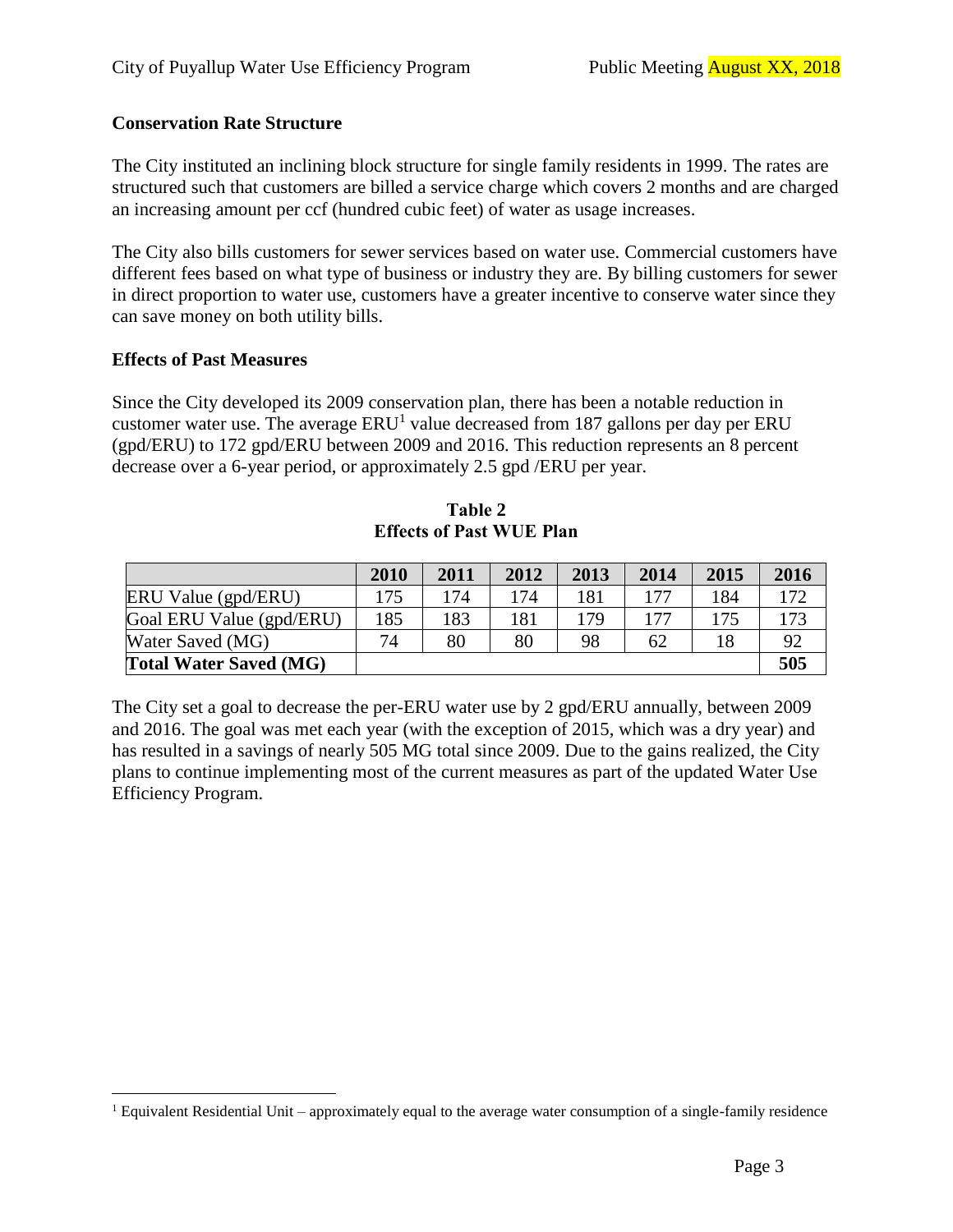# **DISTRIBUTION SYSTEM LEAKAGE**

The WUE Rule requires that water distribution systems have a leakage rate of less than 10 percent of finished water production based on a 3-year rolling average. Distribution system leakage (DSL) is defined as the difference between total water produced or purchased from another purveyor and all water sold through meters or otherwise utilized in an authorized manner. Known or credibly estimated authorized use of water can be excluded from the leakage calculation and may include uses such as construction, firefighting, and flushing.

Distribution system leakage for the City equals the difference between the total production measured at each source and intertie and the volume measured at the customers' meters and all credible estimates of unmetered use. Since 2010, distribution system leakage has ranged from 104 to 232 MG per year, or 8 percent to 17.6 percent of total treated supply. Figure 1 provides annual data of distribution system leakage from 2010 to 2016. The City's 3-year rolling average in 2016 was 9.9 percent, which meets the 10 percent DSL requirement set forth in the WUE Rule.



**Figure 1 Summary of Distribution System Leakage**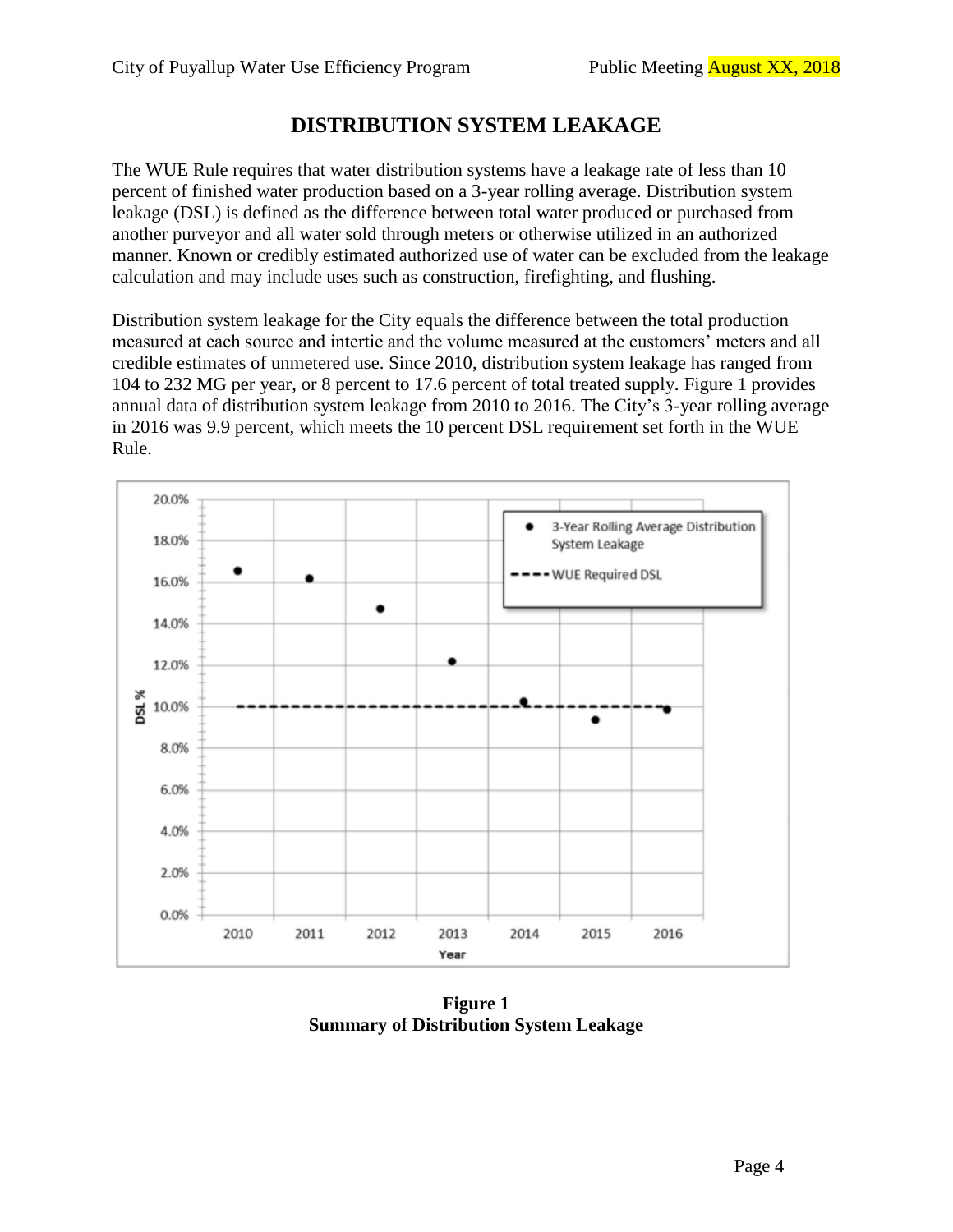# **WATER USE EFFICIENCY PROGRAM REQUIREMENTS**

Under the WUE Rule, the City must set water use efficiency goals and measure progress each year toward meeting these goals. Goals must include a measurable outcome, address water supply or demand characteristics, and include an implementation schedule. The City must also evaluate or implement efficiency measures to help meet these goals. The goals will be set in a public meeting in 2018.

# *Goals*

Goal 1 of the water use efficiency program is to continue to reduce distribution system leakage. The 3-year rolling average DSL as of 2017 is 9.9 percent. The City implemented the same goal of reducing DSL in 2008. As demonstrated in Figure 1, over the past 7 years, the City has approached the DSL goals set in 2008 but has not been able to achieve them. However, the 3 year rolling average has been on a downward trend for much of the duration. The City's goal is to reduce the three-year rolling average DSL to 9 percent by 2022.

Goal 2 of the WUE program is to reduce the customer consumption per Equivalent Residential Unit (ERU) by 1 gpd per year over a 10-year period, beginning in 2018. This is less aggressive than the 2 gpd/ERU per year reduction goal in the previous WUE program, as the decline in per ERU usage rate has slowed in recent years.

New homes generally use less water than older homes for two major reasons . First, new homes are being constructed to a greater density than seen in the past, which results in less lawn area for irrigation. Second, current building codes require the installation of higher efficiency plumbing fixtures that result in lower water consumption. The Water Research Foundation [\(www.waterrf.org\)](http://www.waterrf.org/) reports an average indoor water use reduction of 20% in new houses built to meet EPA's WaterSense efficiency standards, as compared to older single family homes with less efficient fixtures.

The effects of past conservation efforts are indicated in Table 2. These effects are expected to continue in future years but additional reductions are projected at a lesser rate. Table 3 shows the projected ERU usage with the anticipated reductions from this goal.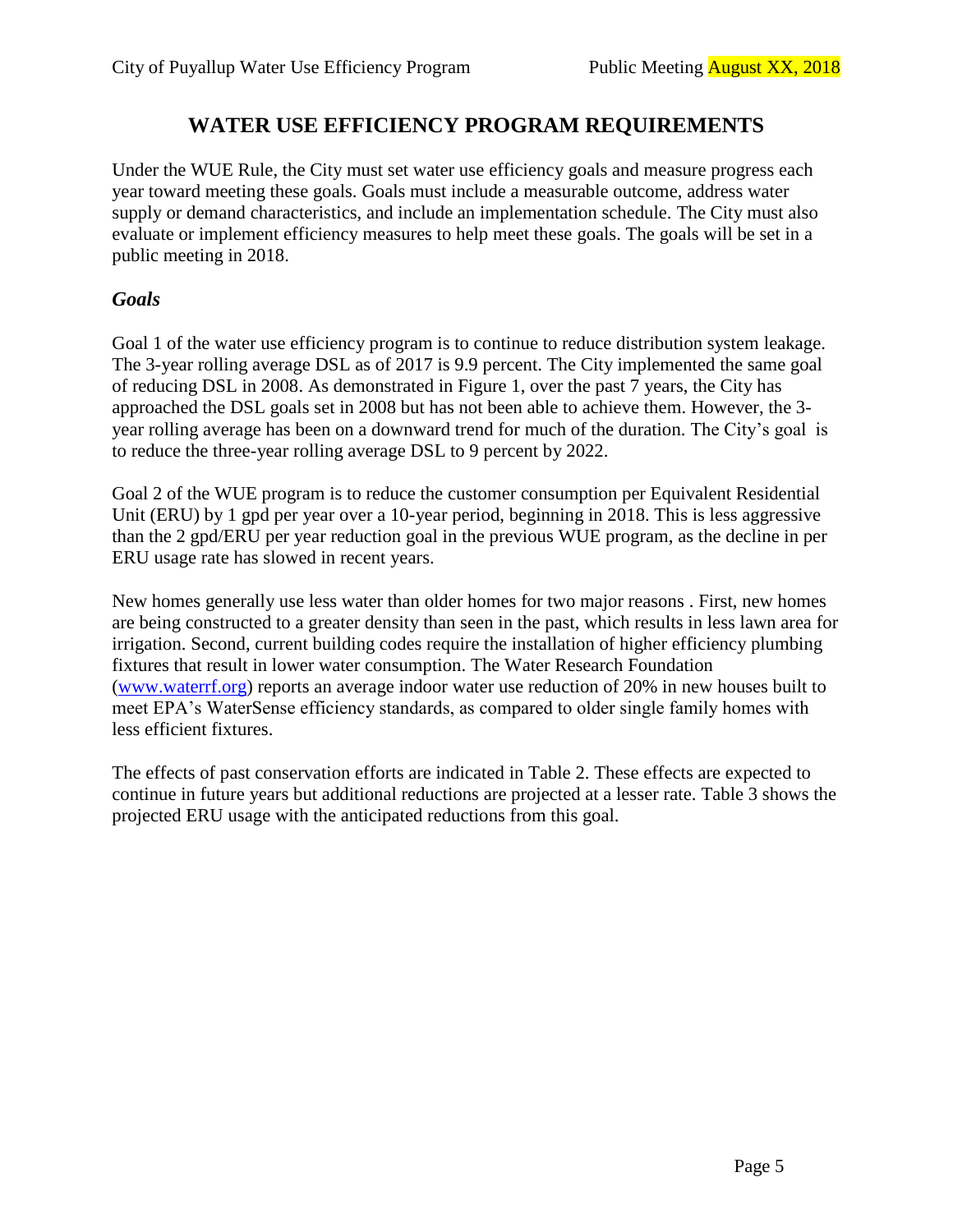| Year | <b>ERU</b> Value |  |  |  |
|------|------------------|--|--|--|
|      | (gpd/ERU)        |  |  |  |
| 2017 | 175              |  |  |  |
| 2018 | 175              |  |  |  |
| 2019 | 174              |  |  |  |
| 2020 | 173              |  |  |  |
| 2021 | 172              |  |  |  |
| 2022 | 171              |  |  |  |
| 2023 | 170              |  |  |  |
| 2028 | 166              |  |  |  |

# **Table 3 Summary of ERU Reduction Goals**

# *Water Use Efficiency Measures*

The WUE Rule states several measures that must be implemented or evaluated and provides a list of measures that can count as additional measures in the WUE Program. WAC 246-290-810 identifies the minimum number of water use efficiency measures that must be evaluated based on system size. The City serves between 10,000 and 49,999 connections and therefore must evaluate or implement nine supplementary water use efficiency measures in addition to the mandatory measures. The following sections describe both the mandatory and supplementary water use efficiency measures evaluated and indicate which have been or will be implemented by the City.

# **Mandatory Implementation – Source and Service Metering and Meter Calibration**

As stated previously, the City currently meters all customers and sources, including the Tacoma Intertie. The City meters all new customers and sources as well. All source meters are tested and recalibrated, if necessary, every three years on average.

# **Mandatory Implementation – Leak Detection and Water Accounting**

The City will continue their current leak detection and water accounting program in an effort to reduce distribution system leakage. Distribution system leakage rate has averaged 12 percent per year over the past six years although the current 3-year rolling average is 9.9 percent. The City will increase their efforts to reduce leakage.

### **Mandatory Implementation – Customer Education**

As described above, the City provides information and tips for efficient water use for customers on their web page and in brochures available at several city offices. The City will continue to make educational resources available to the public.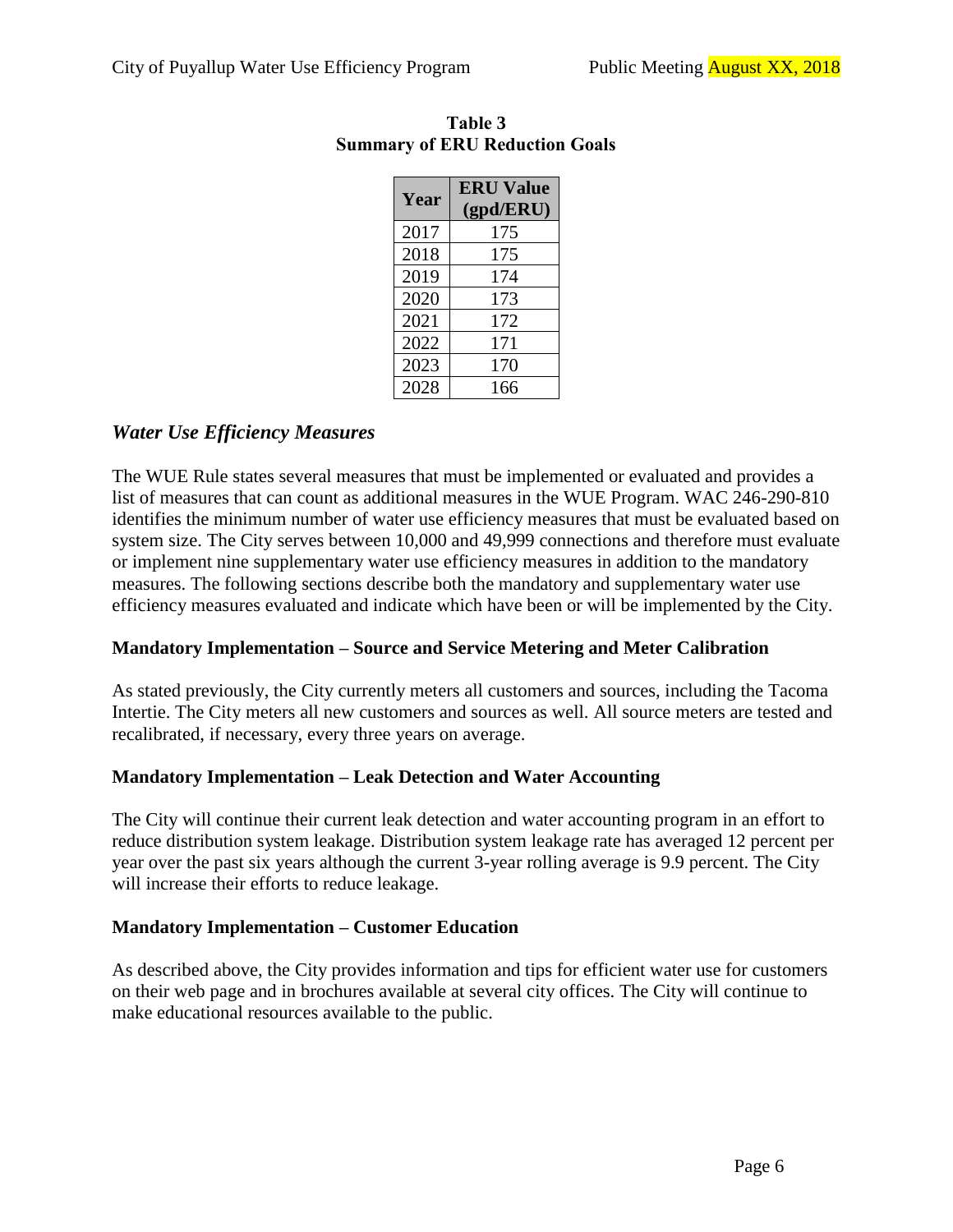# **Mandatory Evaluation – Rates that Encourage Efficiency**

In their last rate study, the City evaluated an inclining block rate structure with increased rates from their previous structure. The City evaluated increasing both the bimonthly base rate and also the inclining block increment. Future evaluations may include an inclining block rate for multi-family and commercial customers as well. The current rate structure is described above.

### **Mandatory Evaluation – Reclaimed Water Opportunities**

Per RCW 90.48.112, the City is obligated to evaluate the feasibility of water reuse.

The City has been active in using treated wastewater for wash down and process use at the wastewater treatment plant (WWTP). Treated sewage effluent is used in nonpotable water applications such as landscape irrigation at the WWTP. WWTP staff also use treated effluent for pre-chlorination at the clarifier and for mixing polymers for use in sludge thickening.

As discussed in the City's Sanitary Sewer Comprehensive Plan of 2008, the total cost to implement reclaimed water is \$72 million. At this time, the production of reclaimed water does not appear to be cost-effective.

### **Supplementary Measures**

The City will continue implementing all of their current measures described above as part of their new Water Use Efficiency Program. The following table summarizes these measures.

| <b>Implemented Measure</b>               | <b>Number of Applicable</b><br><b>Customer Classes</b> |  |  |
|------------------------------------------|--------------------------------------------------------|--|--|
| <b>Program Promotion</b>                 |                                                        |  |  |
| <b>Construction Requirements</b>         |                                                        |  |  |
| <b>Conservation Rate Structure</b>       |                                                        |  |  |
| <b>Customer Leak Detection</b>           | 3                                                      |  |  |
| <b>Bills Showing Consumption History</b> | 3                                                      |  |  |
| <b>Irrigation Management</b>             |                                                        |  |  |
| <b>Landscape Management</b>              |                                                        |  |  |
| <b>Total Measures Counted</b>            | 15                                                     |  |  |

### **Table 4 City WUE Program Measures**

### **Evaluation of Measures**

Many of the measures selected for continued implementation require little funding, such as including consumption history in bills and notifying customers of potential leaks. The City will track the cost associated with each measure and compare it to water saved to evaluate the effectiveness of each measure. If measures do not provide enough savings to meet their goals, additional measures will be considered.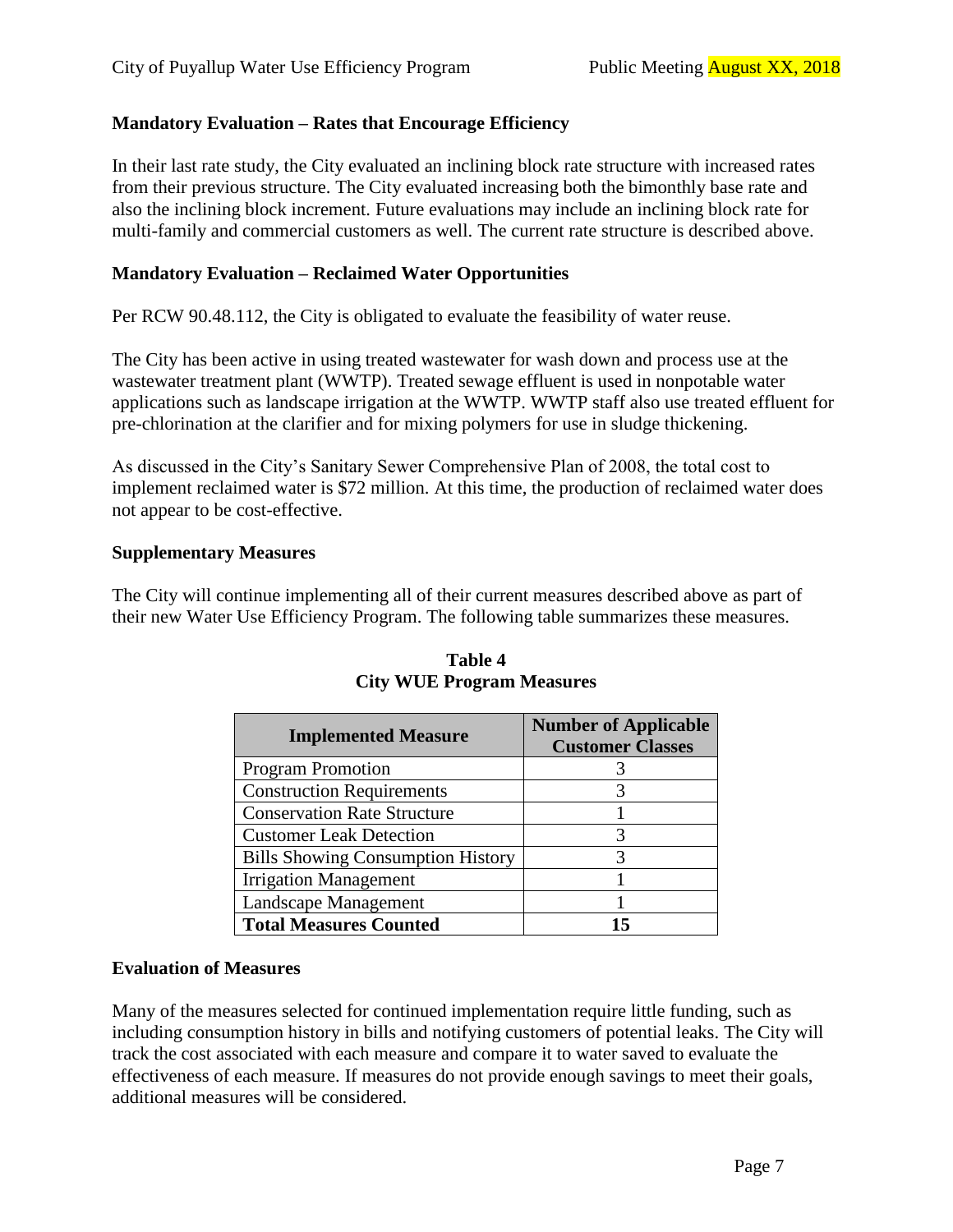# **WATER USE PROJECTIONS AND SAVINGS**

# *Sources of Supply*

The City's primary sources of supply are Salmon Springs and Maplewood Springs. Salmon Springs is located northeast of the City of Puyallup and provides constant gravity flow to the City's lowest hydraulic zone. This source supplied approximately 53 percent of the total supply for the City in 2016. Maplewood Springs is located in the southwestern portion of the City of Puyallup and requires pumping to the distribution system. This source supplied approximately 19 percent of the total supply for the City in 2016. The City additionally has a total of four operational wells and an intertie with the City of Tacoma that supplements the City's supply during times of particularly high demand.

The City's sources are generally in good condition, and the City has sufficient water rights and source capacity to meet customer demand.

# *Projected Water Use*

Water use in the City is projected to increase as the City's population increases. This may eventually require the City to obtain or develop additional water sources. The Puget Sound Regional Council predicts the City's population to grow an average of 1.7 percent per year through 2038. An effective WUE efficiency program can help to slow the increase in overall water demand even as the population grows. Table 5 includes the City's projected annual water production to satisfy customer demands if no additional water savings measures are implemented.

| Year | <b>Annual Water</b>       |
|------|---------------------------|
|      | <b>Production (MG/yr)</b> |
| 2018 | 1,465                     |
| 2019 | 1,489                     |
| 2020 | 1,514                     |
| 2021 | 1,539                     |
| 2022 | 1,565                     |
| 2023 | 1,591                     |
| 2024 | 1,617                     |
| 2025 | 1,644                     |
| 2026 | 1,671                     |
| 2027 | 1,699                     |
| 2028 | 1,728                     |
| 2038 | 2,039                     |

### **Table 5 Annual Water Use Projections**